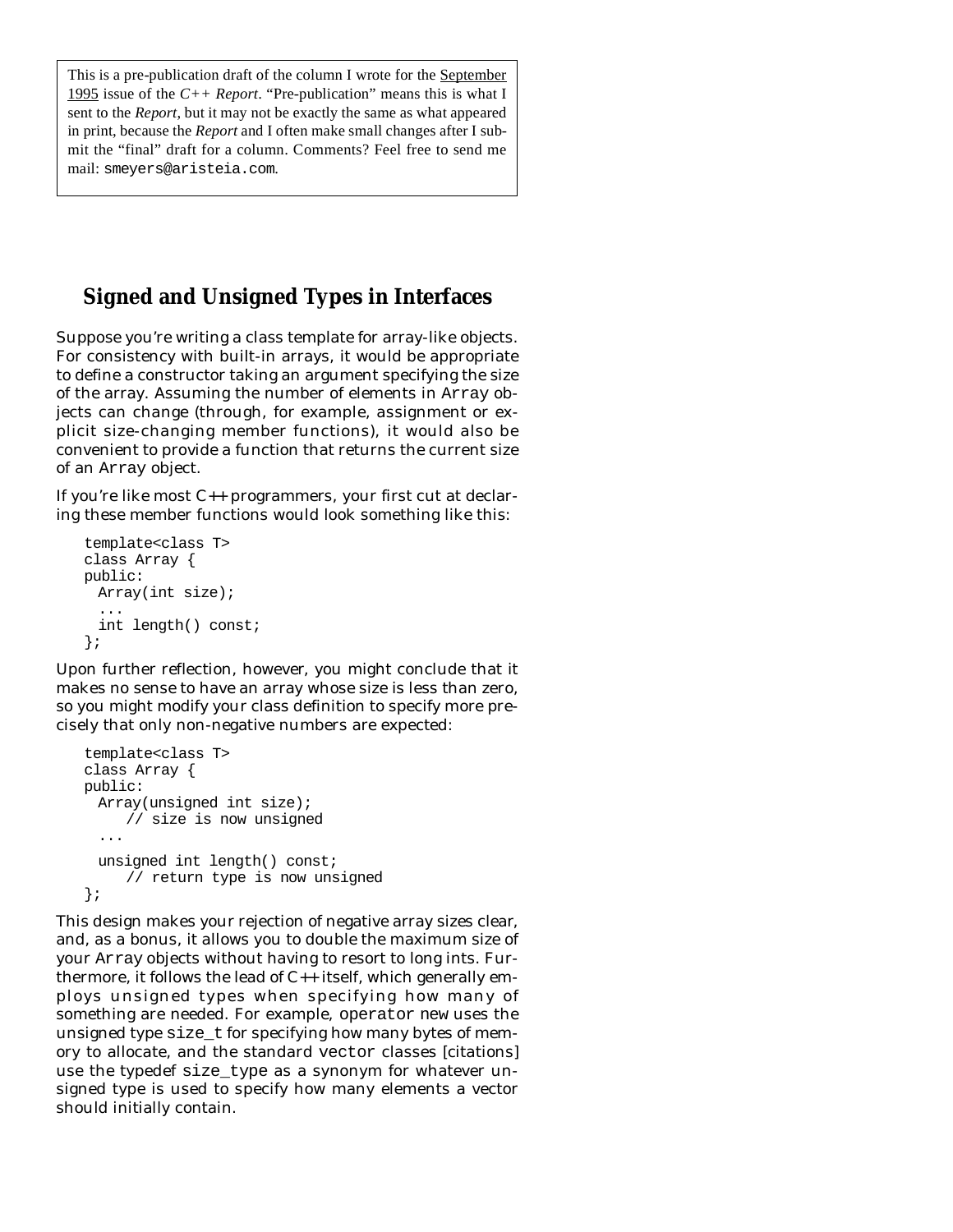These features make unsigned types attractive, but there is a dark side to their use that must also be taken into account. One problem is that unsigned types tend to decrease your ability to detect common programming errors. Another is that they often increase the likelihood that clients of your classes will use the classes incorrectly.

Consider first error detection. Suppose a programmer defines an Array object as follows:

int  $f()$ ; // f and g are functions that return int  $q()$ ; // ints; what they do is unimportant Array<double>  $a(f() - g())$ ; // array size is  $f() - g()$ 

There's nothing wrong with this definition for a, except for the possibility that the programmer writing it made an error. Instead of the size of the array being  $f() - g()$ , perhaps it should have been  $g() - f()$ . Or maybe it should have been  $f( )+g( )$ . Or possibly it should have been  $f( )-g( )+1;$  off-byone errors are certainly common enough. Heck, it's even possible that  $f() - g()$  is correct, but  $f()$  or  $g()$  is returning a bad value. Any of these scenarios could lead to the Array constructor being passed a size that was less than zero. As the author of the Array class, there's no way you can keep clients from making mistakes such as these, but you can do the next best thing: you can *detect* such errors and act on them.

Well, actually, maybe you can't. You can't if you declared Array's constructor to take an unsigned value, because if a negative number is passed to a function as an unsigned, the number seen by the function isn't negative at all. Instead, it's a very large positive number. As a result, you'd have no way within the Array constructor of distinguishing between a large, but valid, positive size value and a large, but invalid, positive size value arising from passing in a negative number. Hence, you'd be unable to detect programming errors that result in negative array sizes being requested. Because such errors are not uncommon, this makes your class easy to use incorrectly. Well-designed classes are easy to use correctly and hard to use incorrectly, so you should reconsider your design with an eye toward allowing the Array constructor to detect when an Array with a negative size is requested.

The easiest way to do this is to revert to the original function prototype, the one where the Array's size is passed as a signed int. Detection of negative sizes is then no challenge at all:

```
template<class T>
Array<T>::Array(int size)
{
 if (size < 0) {
   throw an exception or take some other action;
 }
  ...
}
```
The use of a signed parameter type in the Array constructor makes this kind of sanity checking possible. The conclusion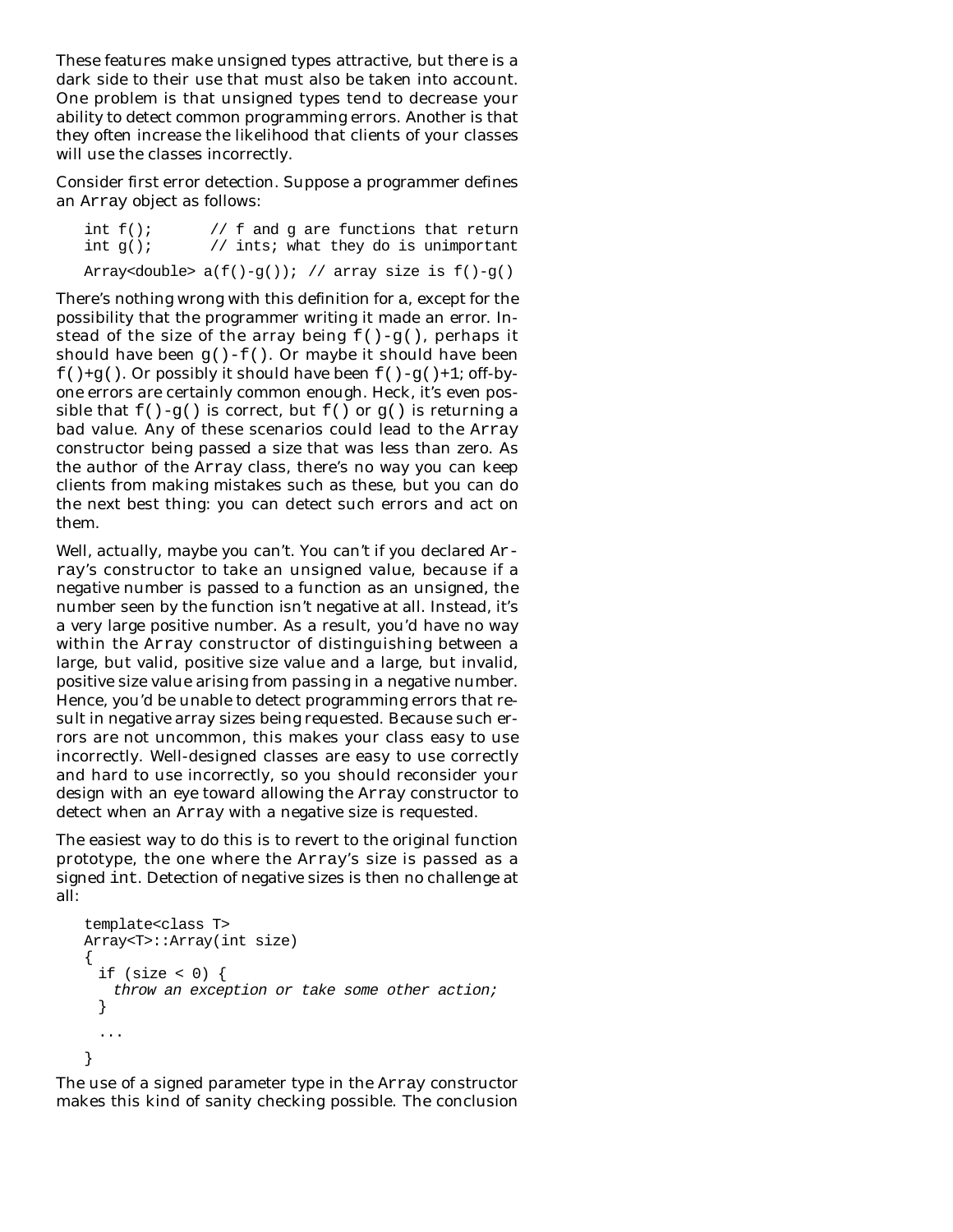should be clear: don't use unsigned types in interfaces unless you are willing to forego the ability to detect negative values passed through those interfaces.

Now, the design using signed parameter types only *allows* error detection, it doesn't *require* it. For example, if you don't want to pay for error detection in production code, you can use conditional compilation to eliminate the cost:

```
template<class T>
Array<T>::Array(int size)
{
#ifdef DEBUGGING
 if (size < 0) {
   throw an exception or take some other action;
  }
#endif
 ...
}
```
In many cases, such debugging code exacts a negligible performance penalty, so you can often allow it to remain in production code. That's especially important for class libraries that are used by many clients, because the errors being detected in this case are in *client* code, not library code. Such errors are almost always worth detecting, even in production versions of programs and libraries.

It's now clear that unsigned types lead to difficulties when used in parameter lists, but what's the problem with using them for the return type of functions like Array::length? length is a member function, so you, as class implementer, have complete control over how it computes its result. You also have control over whether that value is allowed to be negative. If you're careful, then, the value will never be negative, and there's no problem with returning an unsigned, right?

Not right. The problem again lies with those pesky clients, You just can't rely on them to do what they're supposed to do. In particular, you have to assume they'll write code like this:

| Array <double> a(f()-q());</double>              | // as before, but         |
|--------------------------------------------------|---------------------------|
| $\cdot$ $\cdot$ $\cdot$                          | // assume $f() - q() > 0$ |
| int arraySize = a.length(); // initialize an int | // with an unsigned       |

It's a fact of life that many programmers never venture beyond int in the world of integral types, so the likelihood is high that if Array::length returns an unsigned value, many clients will save that value as an int anyway. If they do, and if the value returned by the function is greater than the maximum value that can be stored in an int, they'll end up storing a negative number. Something thereafter will almost surely break, and though the fault will technically be theirs, you will have facilitated the error by returning a type that is prone to lead to errors. In many cases, it's better to simply return an int directly, thus nipping the problem in the bud.